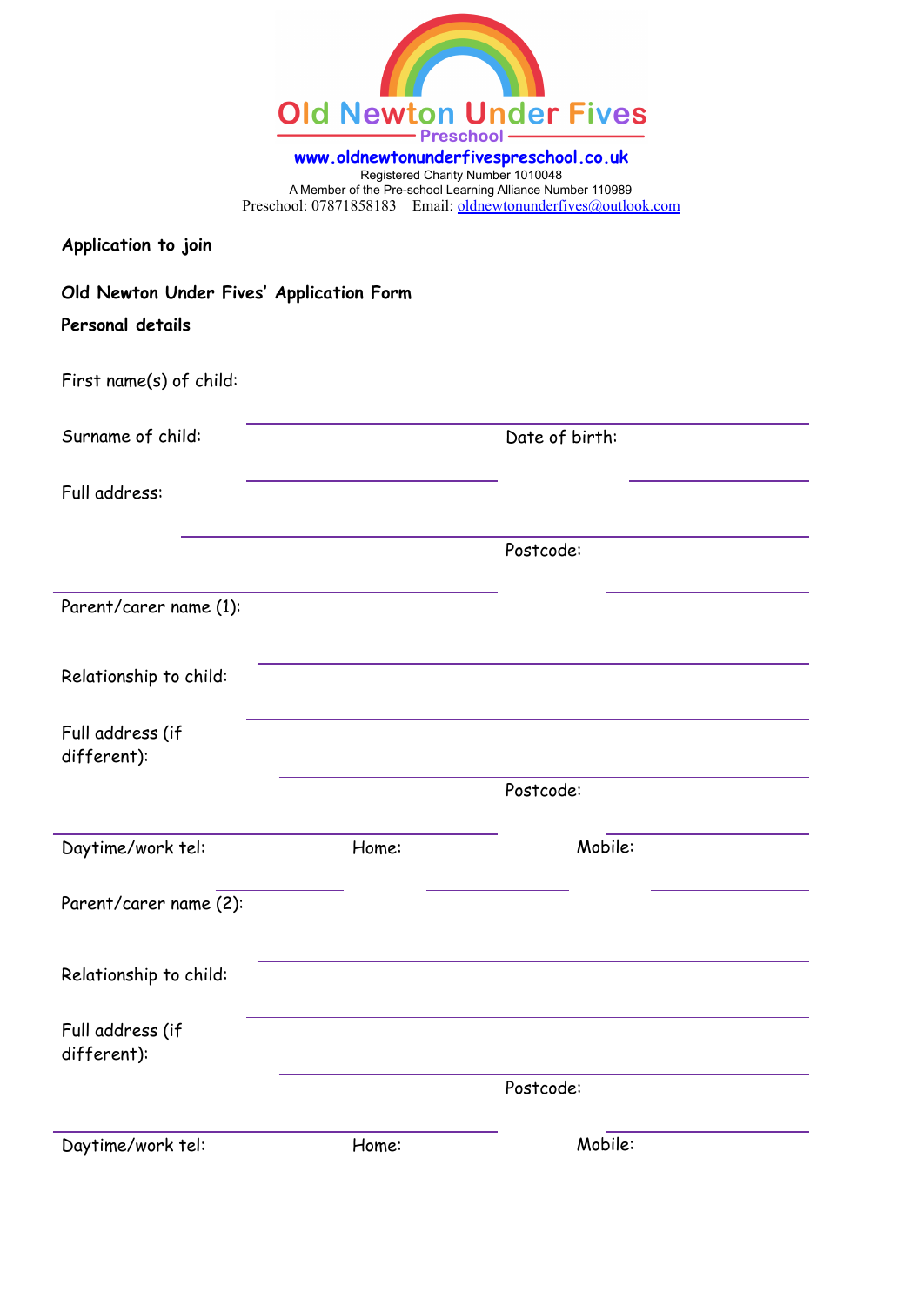## **Session request**

Preferred start date:

*Please tick the sessions you would like your child to attend:*

|           | 9:00am-12:00pm | 12:00pm-12:30pm | 12:00pm-3:00pm |
|-----------|----------------|-----------------|----------------|
|           |                |                 |                |
| Monday    |                |                 |                |
|           |                |                 |                |
| Tuesday   |                |                 |                |
|           |                |                 |                |
| Wednesday |                |                 |                |
|           |                |                 |                |
| Thursday  |                |                 |                |
|           |                |                 |                |
| Friday    |                |                 |                |
|           |                |                 |                |

This application places your child on our waiting list. We will contact you as soon as a suitable place becomes available. **Please note that completion of this form does not guarantee a place for your child,**

Once your child is offered a place and you accept it, on admission further personal information and family details are required for our records. Your child's birth certificate is required at this point with a copy made for our file.

If you find that you no longer need the place, please inform us as soon as possible. Should you decide you no longer need the place we will not retain the details on this application form (see our Privacy Notice).

| Signed parent/carer                                                             | Date: |  |  |  |  |  |
|---------------------------------------------------------------------------------|-------|--|--|--|--|--|
| $(1)$ :                                                                         |       |  |  |  |  |  |
| Signed parent/carer                                                             | Date: |  |  |  |  |  |
| $(2)$ :                                                                         |       |  |  |  |  |  |
| Please be advised that this application form and offer of a place is subject to |       |  |  |  |  |  |
| our terms and conditions provided to you. By signing this document, you         |       |  |  |  |  |  |

**acknowledge that you have read, understood and agree to these terms and conditions.**

"Our setting is committed to safeguarding and promoting the welfare of children, young people and adults at all times and expects everybody within this setting to share this commitment."